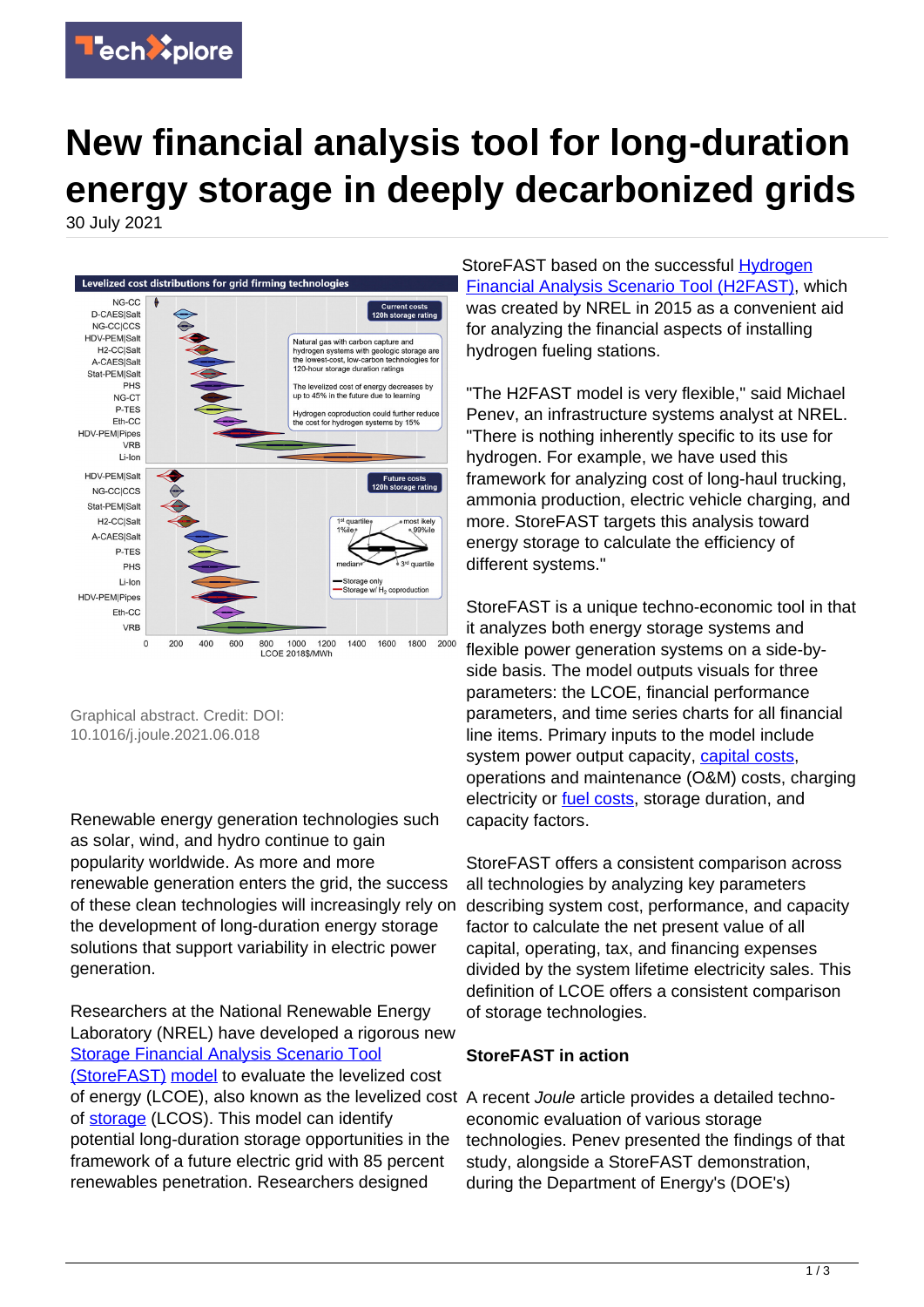

Hydrogen and Fuel Cell Technologies Office's March H2IQ Hour. Researchers at NREL used the StoreFAST model to analyze the system from 12 hours up to seven days of storage duration. Duration rating of storage is defined as how long it would take each system to completely discharge energy while providing full-rated power to the grid.

"Our techno-economics analysis team performed a rigorous literature review and gathered industry and DOE input on today's cost characteristics and the future cost reduction potential for eight different long-duration energy storage systems," Penev explained. "Those characteristics are condensed in Joule (2021). **[DOI: 10.1016/j.joule.2021.06.018](http://dx.doi.org/10.1016/j.joule.2021.06.018)** the model and are conveniently available for analysts to benchmark with any other energy storage technologies of interest."

The study found that for long durations of **[energy](https://techxplore.com/tags/energy/)** storage (e.g., more than 60 hours), clean hydrogen systems with geologic storage and natural gas with carbon capture and sequestration are the lowest cost options, regardless of whether system [costs](https://techxplore.com/tags/costs/) are based on current or future technology. Researchers also modeled the cost of an innovative [energy storage](https://techxplore.com/tags/energy+storage/) system using fuel cells designed for heavy-duty vehicles rather than conventional stationary fuel cells, and found that this system achieved 13 percent–20 percent lower LCOE.

Funding for this work was provided by the U.S. Department of Energy Office of Energy Efficiency and Renewable Energy Strategic Analysis Team, Hydrogen and Fuel Cell Technologies Office, Solar Energy Technologies Office, and Wind Energy Technologies Office. In addition to Penev, key contributors within NREL included Chad Hunter, Evan Reznicek, and Joshua Eichman.

## **Improving financial analysis at NREL**

In addition to StoreFAST and H2FAST, NREL also offers an Electric Vehicle Infrastructure—Financial Analysis Scenario Tool (EVI-FAST) that leverages the same framework to model side-by-side scenarios of electric vehicle charging equipment. A recent Joule article reviews analysis from EVI-FAST to determine the LCOE of charging electric vehicles in the United States.

The NREL team is identifying new ways to specialize the FAST models for future analyses, including integrating the formula into Python to allow researchers to look into capacity expansion and refurbishments. Future versions of the models will be able to evaluate the degradation of different systems over time, as well as include statistics on impact analysis.

 **More information:** Chad A. Hunter et al, Technoeconomic analysis of long-duration energy storage and flexible power generation technologies to support high-variable renewable energy grids,

 Provided by National Renewable Energy Laboratory